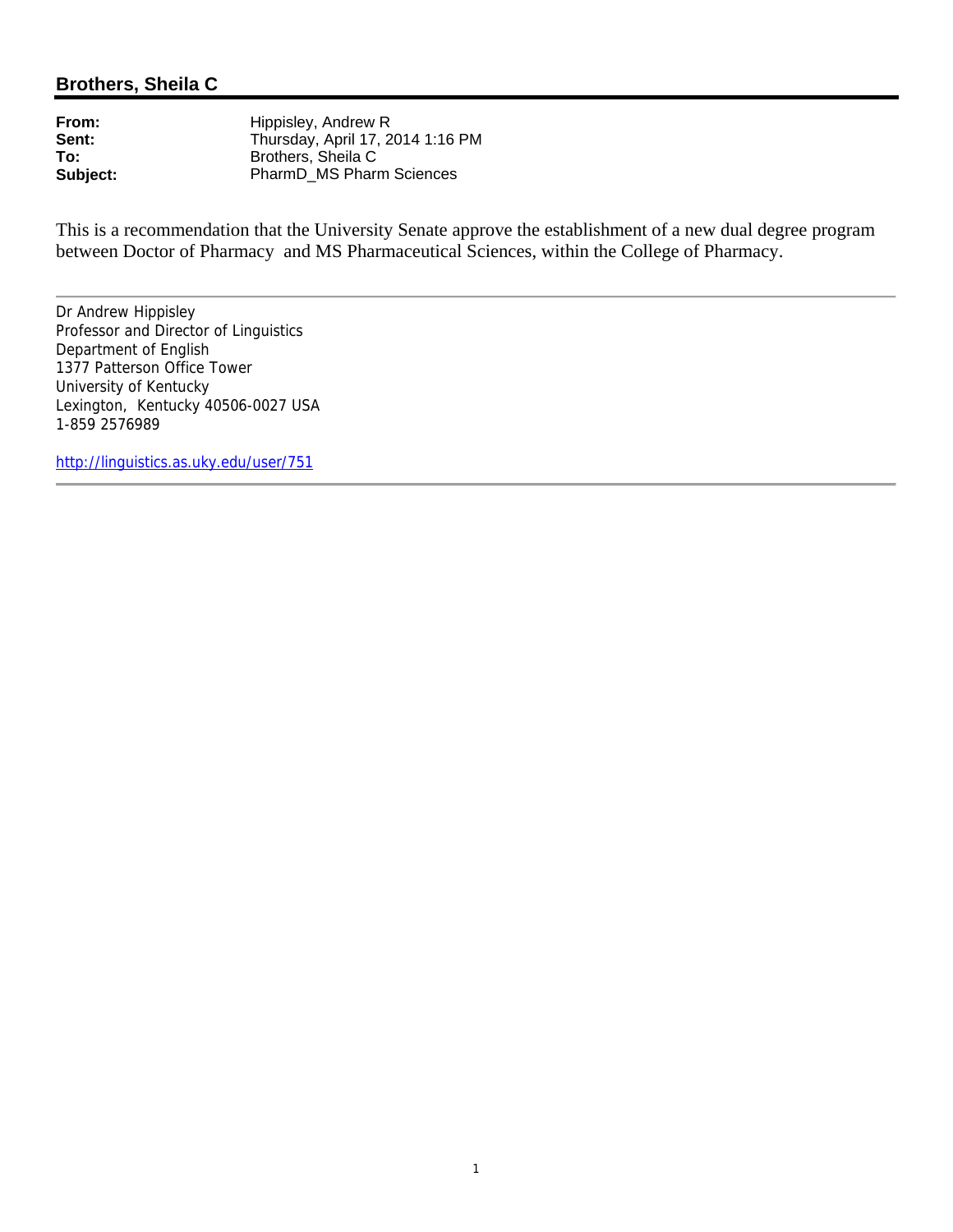To: Lee Blonder, Chair of Senate Council

From: Jeannine Blackwell, Chair of Graduate Council

RE: Proposed dual degree in Doctoral of Pharmacy and M.S in Pharmaceutical Sciences

Date: March 14, 2014

Graduate Council is transmitting the attached proposal for a dual degree in the Doctor of Pharmacy and the M.S. in Pharmaceutical Sciences. This proposal was unanimously approved by Council.

I would like to point out one feature of this dual degree that requires some explanation. In the "Proposed Curricular Sequence on unnumbered page 6, the sequence indicates that the student in the dual degree program should apply for Graduate School as a post-baccalaureate student at the end of the first academic year. The student would then take a total of 9 credits of graduate course work and 9 credits of shared coursework before formal application to the M.S. in Pharmaceutical Sciences at the end of the second academic year.

While this total of 18 credits taken in post-baccalaureate status exceeds the customary number of credits that can be accepted into a degree program, the program has put forward a convincing argument for a need to do this. They want to ensure that student who opt into this program have demonstrated successfully that they can accomplish the research requirements of the M.S. during year 2, before formal admission. 9 of these credits (during year 2) will count toward electives/requirements in the Pharm D. The 9 credits of pure graduate credit in post-baccalaureate status would be the only "extra" coursework, if it is found that a student would not continue into formal admission. These 9 credits could conceivably be used elsewhere. Because of the demanding nature of this dual degree program and the required thesis/research project in the M.S., the College of Pharmacy thinks that this cautious approach is best for potential students, rather than having them admitted, only to drop out during the M.S. degree.

The Graduate School deans agree with this logic. Since this is a highly structured dual degree, not simply a freestanding M.S. we accept the post-baccalaureate admission with later formal admission to the M.S.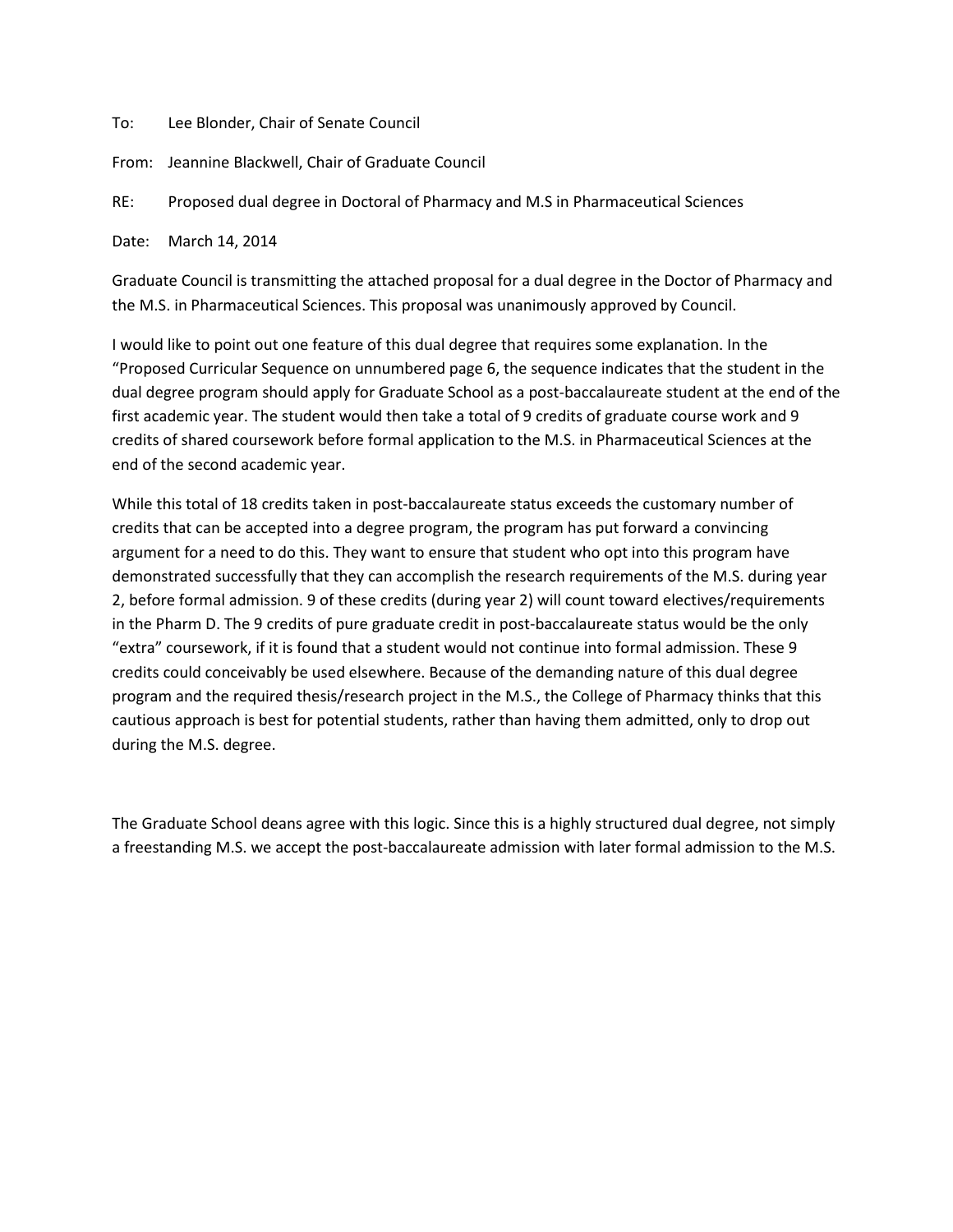

#### **Memorandum**

- TO: Frank Romanelli, Pharm.D. Associate Dean for Educational Advancement, Office of Education Professor of Pharmacy Practice and Science
- FROM: Jim Pauly, Ph.D. Director of Graduate Studies in Pharmaceutical Sciences
- DATE: January 28, 2014
- RE: Approval for the PharmD/Masters in Pharmaceutical Sciences (PharmD/MS) Dual Degree Program by the Health Care Colleges Council

Dr. Romanelli - The faculty of the College of Pharmacy has approved the development of a PharmD/MS in Pharmaceutical Sciences Dual Degree program and we are thus submitting this program for approval by the Health Care Colleges Council HCCC. This dual degree option conforms to a similar format that was used for the approval of existing dual degrees with the PharmD and the MBA, MPA, MS Econ, and MPH programs. The PharmD/MS in Pharmaceutical Sciences dual degree program permits a student to gain both degrees in a total time period less than if the degrees were earned independently. We believe that this dual degree will be highly desirable for persons seeking careers in drug discovery and development research, clinical therapeutics and pharmaceutical outcomes and policy. Graduates will be well prepared for a variety of career options in the pharmaceutical industry or alternatively could elect to continue their education in the UK College of Pharmacy PhD program in Pharmaceutical Sciences. Once this program is reviewed by the HCCC, it will be submitted to the Graduate Council for their consideration. Thanks for your help shepherding the proposal along the route to approval.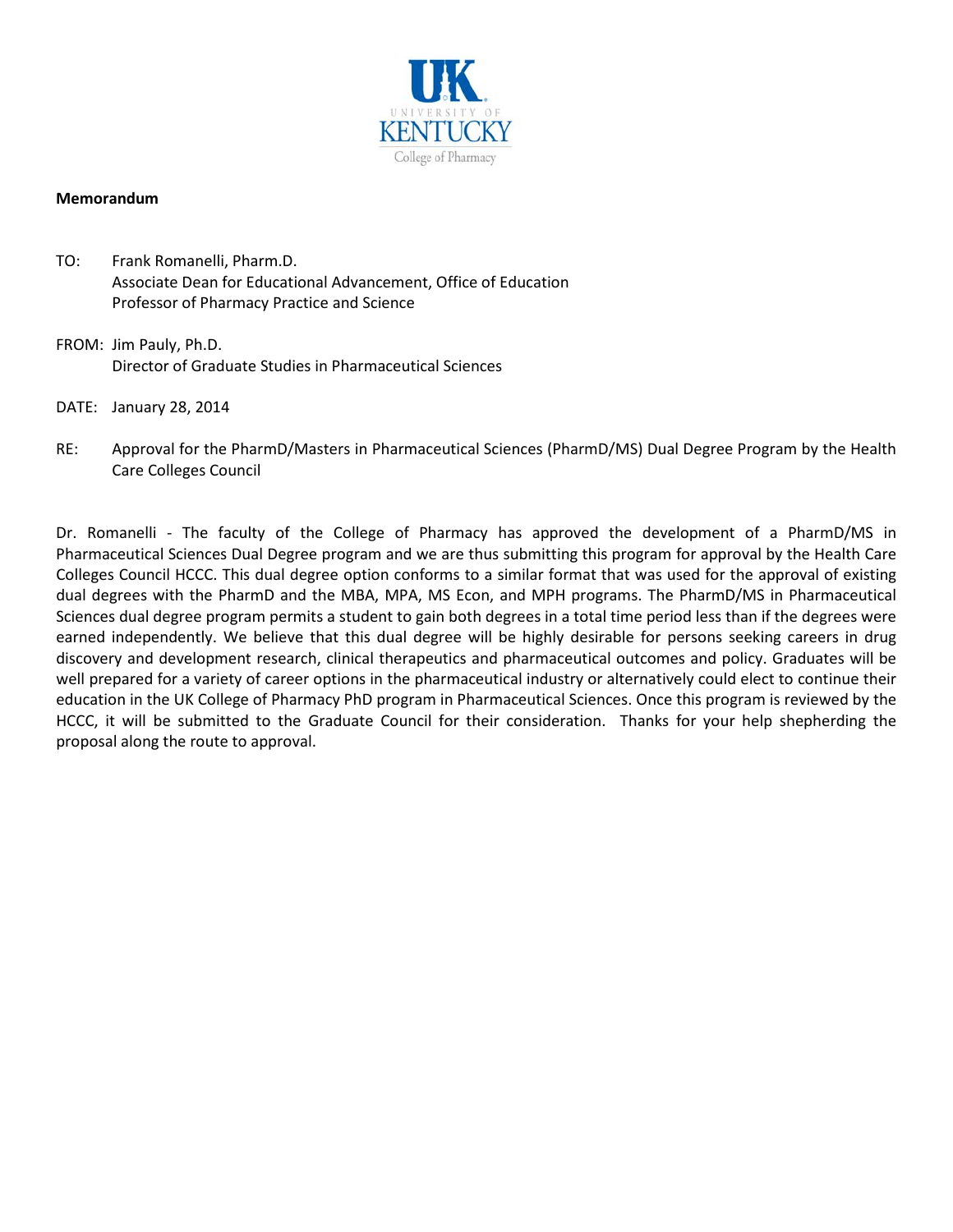# **PharmD/MS in Pharmaceutical Sciences Dual Degree Program**

# **Background**

The UK College of Pharmacy offers a four-year, 164 credit hour Doctor of Pharmacy (PharmD) degree. The PharmD degree program is accredited by the Accreditation Council for Pharmacy Education (ACPE) and satisfies all educational requirements for licensure as a Pharmacist. Since the profession has moved to the PharmD degree as the entry to practice, many talented PharmD students have sought dual degree programs to embellish their training, differentiate themselves from their classmates, and increase their competitiveness for advanced postgraduate training opportunities.

The University of Kentucky College of Pharmacy has an excellent track record of success in terms of collaborating with other academic units on campus to offer joint degree programs. The PharmD/MPA joint degree program has been offered since 1997 and the The PharmD/MBA joint degree program has been offered since 1999. PharmD/MPH and PharmD/MSPAS are the newest dual degrees to be implemented. The dual MS degree will not involve Departments outside the College of Pharmacy, and since our graduate program already has a MS degree program developed, the implementation of this dual degree program should be seamless.

Each year, more and more PharmD students are seeking dual degree options and it is anticipated that offering a dual MS degree in Pharmaceutical Sciences will enjoy at least the same level popularity with students as have the other joint degree programs that we have developed. Currently there are five PharmD students enrolled in graduate courses as post-baccalaureate students that we hope will be the first students in the dual PharmD/MS in Pharmaceutical Sciences degree program. The development of the dual degree program will phase out the Graduate Certificate Program in Pharmaceutical Sciences Research. We offered the Graduate Certificate program to PharmD students for the past 5 years, but the program never generated any significant interest. Thus we are highly encouraged that five students have already elected to choose the path towards a MS degree.

A key component of a dual degree program is that they permit a student to gain both degrees in a total time period less than if the degrees were earned independently. This dual MS in Pharmaceutical Sciences degree is thought to be highly desirable for persons seeking careers in state and local health departments, the pharmaceutical industry, managed care organizations, and academics. Students that participate in the program can choose any aspect of research conducted by in investigators at the UKCOP. These include 1) Drug Discovery (medicinal chemistry, pharmacology), 2) Drug Development (pharmacokinetics, drug formulation/optimization), 3) Clinical and Experimental Therapeutics or 4) Pharmaceutical Outcomes and Policy.

# **Structure of Program**

# A. Admissions

A student desiring admission into the dual degree program will be required to apply formally and independently to both programs. Admissions standards are the same as if the student were applying solely to one program. To be admitted, an applicant is required to meet the independent admission standards of the College of Pharmacy, and The Graduate School.

(1) For the dual MS in Pharmaceutical Sciences program, applications will be made to the UK Graduate school/Pharmaceutical Sciences following completion of the first professional year in the College of Pharmacy. Students who do not hold an awarded bachelor's degree must have at least 90 hours of undergraduate credit hours to apply to the Graduate School at the end of the first professional year. An undergraduate grade point average of at least 2.75 on a 4.0 scale is required as is a GPA of at least 3.0 during the first year of Pharmacy school. Applicants must apply through "Apply Yourself", which requires the submission of official transcripts, letters of recommendation, a statement of purpose, and standardized test scores. For PharmD/MS in Pharmaceutical Sciences applicants, PCAT scores are accepted in lieu of GRE scores.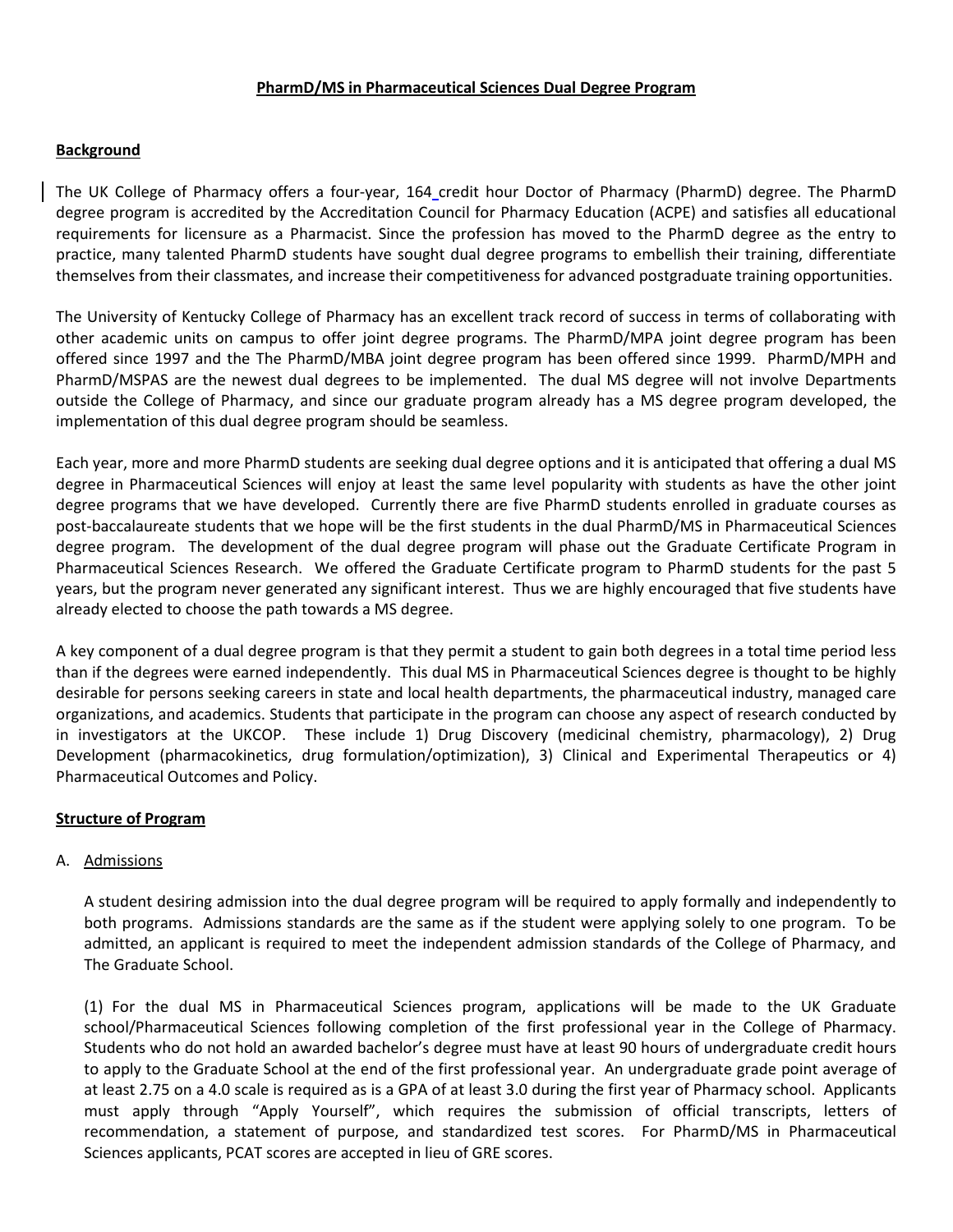# http://www.gradschool.uky.edu/ProspectiveStudents/Admission.html

(2) For the College of Pharmacy, PCAT scores and grade point average, as well as letters of recommendation, a formal interview, and other factors described in the College of Pharmacy bulletin, are considered to establish admission eligibility.

# B. Programs of Study

(1) The Existing MS in Pharmaceutical Sciences and PharmD Programs

- Students entering the MS in Pharmaceutical Sciences program can choose either a thesis option (Plan A) requiring 24 hours of graduate level coursework and at least six hours of masters research or a non-thesis option (Plan B) which requires at least 30 hours of graduate level coursework.

- The College of Pharmacy offers a four-year curriculum leading to the Doctor of Pharmacy degree (PharmD). The Doctor of Pharmacy degree is awarded upon completion of a minimum of 164 semester credit hours of specified coursework with a GPA of at least 2.0 out of a possible 4.0, and approval of the faculty. Pharmacy practice experience courses constitute 50 credit hours of the specified coursework and eight credit hours are elective.

(2) Dual PharmD/MS in Pharmaceutical Sciences Program

Under the dual degree program, we propose that 2 current PharmD courses will count towards graduate credit (PHS 951 Cardiopulmonary and Renal Pharmacology [5 credit hours] and PPS 966 Pharmacotherapy III [5 credit hours]. Other graduate courses will be taken to account for the 8 credit hours of elective credits needed for the PharmD curriculum. We would like all of the students in the Dual PharmD/MS in Pharmaceutical Sciences Program to choose a Plan A (thesis) degree, but to maintain maximal flexibility, we are receptive to the occasional Plan B student. The dual degree program is suitable for full-time students only. Students independently pursuing the PharmD who wish to enter the dual program must be accepted before their second year of the PharmD curriculum.

An example of the program of study for the PharmD/MS in Pharmaceutical Sciences dual degree students is:

| Year 1: | 38 credit hours of required Pharmacy courses                  |
|---------|---------------------------------------------------------------|
|         | 4 credit hours of Early Pharmacy Practice Experience (summer) |
|         | Total = 42 credit hours                                       |

- Year 2: 34 credit hours of required Pharmacy courses (9 of these hours also count towards the dual degree) 9 hours of graduate coursework electives 4 credit hours of Intermediate Pharmacy Practice Experience (summer) Total = 43 credit hours
- Year 3: 34 credit hours of required Pharmacy courses 8 hours of graduate coursework electives Total = 42 credit hours
- Year 4: 30 credit hours of Advanced Pharmacy Practice Experience 12 credits of MS Research Credits Total = 42 credit hours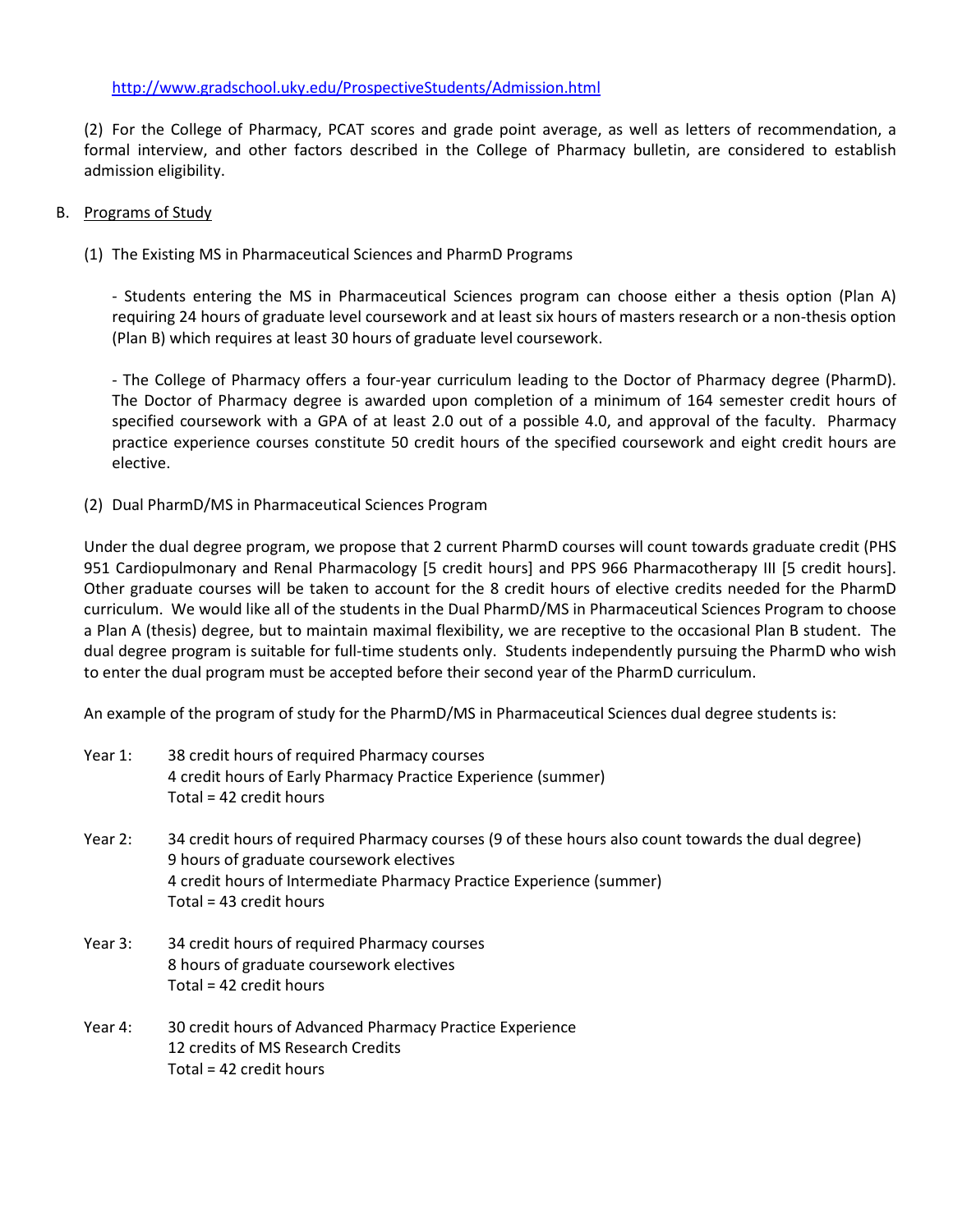#### C. Grade Point Average

Grade point average for these programs is calculated independently and respectively by the PharmD and graduate programs at the UKCOP. Dual degree students are required to remain in compliance with the academic standards of each degree-granting unit. For example, a student must satisfy the College of Pharmacy GPA requirements solely on the basis of graded pharmacy school course work and The Graduate School's GPA requirements solely on the basis of graded Graduate School course work. Eight credit hours of pharmacy course work must be transferred into the Graduate School in order to satisfy the 30 credit hour requirement of the Plan A MS program; no grade of "C" or below can be transferred.

# D. Student Status

During the period of MSPAS studies, the student will have the status of graduate student and will have to comply with the rules and regulations of The Graduate School. During the period of Pharmacy residence, the student will have the status of a pharmacy student and will have to comply with the rules and regulations of the College of Pharmacy.

# E. Program Assessment

A specific Assessment Program will be developed for the dual degree program, in consultation with Ms. Helen Garces who is the Director of Assessment at the UK College of Pharmacy. The Assessment Program for the PharmD. side of the program is already established, and student performance is monitored the same way for all enrolled. We will apply the same model to the MS side, utilizing data from MS coursework assessments (assessments within required courses and the thesis) and conducting programmatic assessment (course evaluations, graduating student surveys, job placement surveys etc.).

The assessment plan for the professional PharmD. program is based on Alexander W. Astin's Input-Environment-Outcome (I-E-O) model for assessment activities. The primary goal is to maximize student success in meeting our stated outcomes. This requires understanding as much as possible about student inputs (i.e., demographics, academic strengths and weaknesses, plans and aspirations, etc.) and the impact of the educational environment (i.e., extracurricular activities, instructional methods, courses, etc.) in order to facilitate and enhance students success in the program. The UKCOP assessment plan is a multi-faceted process conducted in several phases. Many features and activities of the UKCOP assessment plan are in accordance with ACPE Standards regarding teaching, learning, assessment of students, and assessment of the curriculum. Several features of the UKCOP assessment plan include utilizing both formative and summative approaches (including direct and indirect measures) and analyzing qualitative and quantitative data. The program uses multiple methods to analyze variables or research assessment questions. Feedback from these assessments (provided to the administration, Curriculum Committees, students, faculty, and outside stakeholders) enhances the ability to monitor and improve our program.

# The student learning outcomes for the MS program are listed below:

- 1. Students will demonstrate a thorough command of knowledge in an area of research emphasis offered by the Pharmaceutical Sciences Graduate Faculty.
- 2. Students will demonstrate the ability to apply critical scientific thought in the application of hypothesis formation, and the design and execution of experiments.
- 3. Students will demonstrate competency in the collection, analysis and interpretation of data as it relates to the scholarship of their area of research emphasis.
- 4. Students will be able to effectively, competently communicate scientific findings orally and in scholarly writing.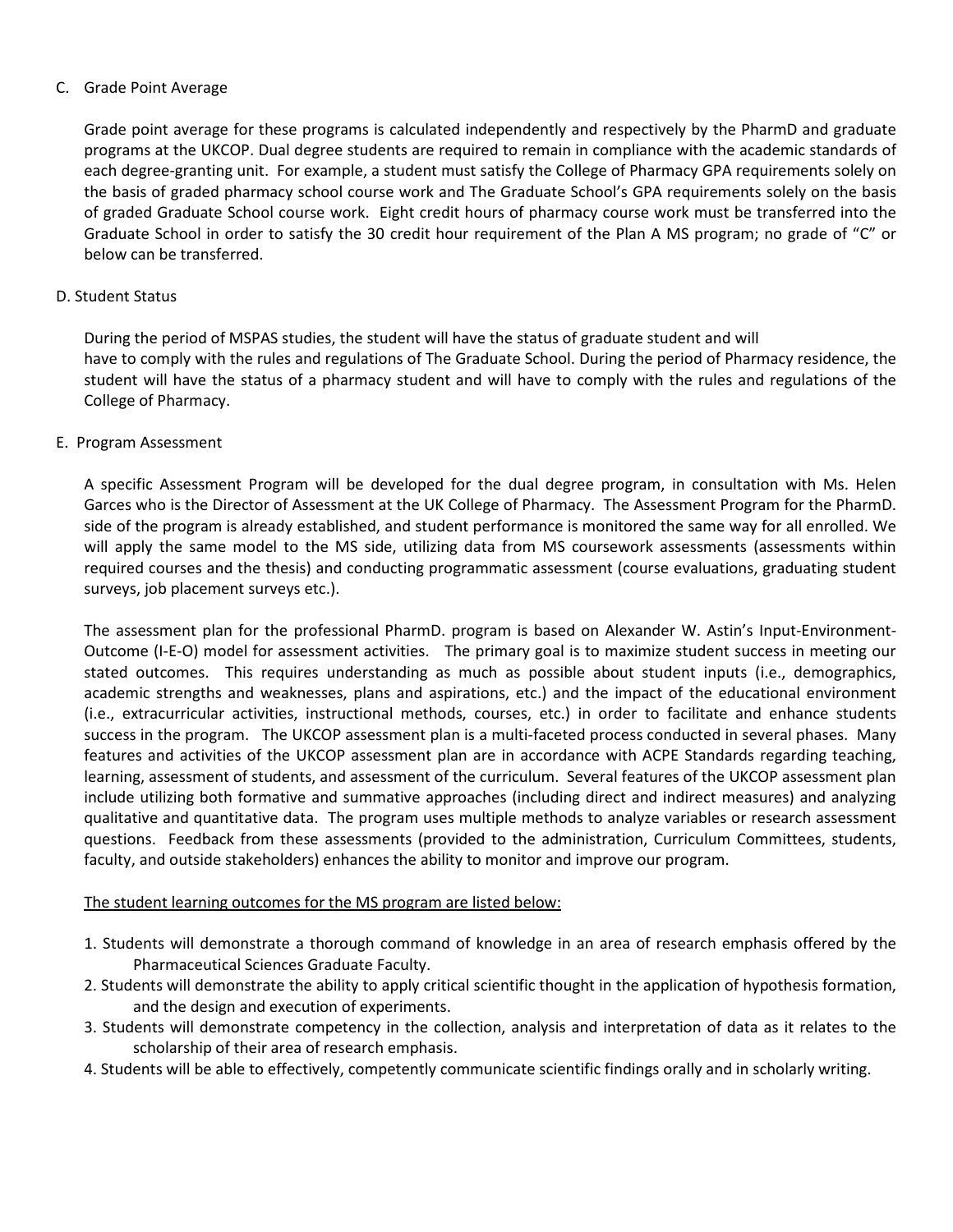#### F. Program Approvals

College of Pharmacy - Graduate Program Committee: September 2013 College of Pharmacy - Graduate Faculty: October 2013 College of Pharmacy - Curriculum Committee: November 2013 College of Pharmacy – COP Faculty: December 2013

G. Curricular Overview – See Next Page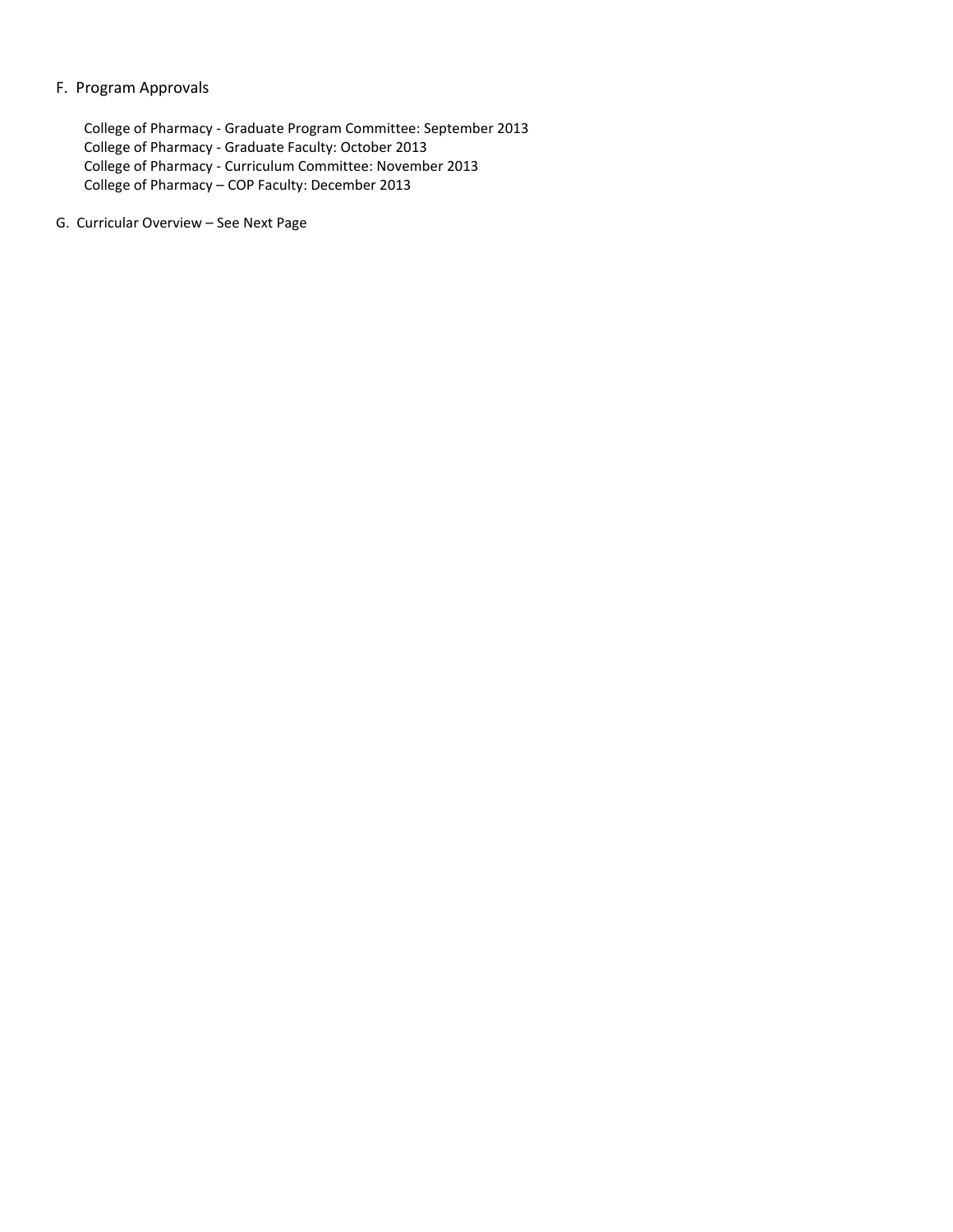

#### **YEAR THREE**

**Fall Semester** TOTAL = 21 credits (17 PharmD, 4 graduate) [PPS 950: Pharmaceutical Policy and Public Health](http://www.mc.uky.edu/pharmacy/prospective/pharmd/year3.html#950) (4) [PHS 951: Cardiopulmonary/ Renal \(](http://www.mc.uky.edu/pharmacy/prospective/pharmd/year3.html#951)5) (Professional and Graduate Credit Course) [PPS 953: Current Topics Seminar \(](http://www.mc.uky.edu/pharmacy/prospective/pharmd/year3.html#957)1) [PPS 957: Pharmacotherapy I](http://www.mc.uky.edu/pharmacy/prospective/pharmd/year3.html#956) / II (5) [PPS 959: Patient Care Lab V](http://www.mc.uky.edu/pharmacy/prospective/pharmd/year3.html#959) (2) STA 570 Statistics (4)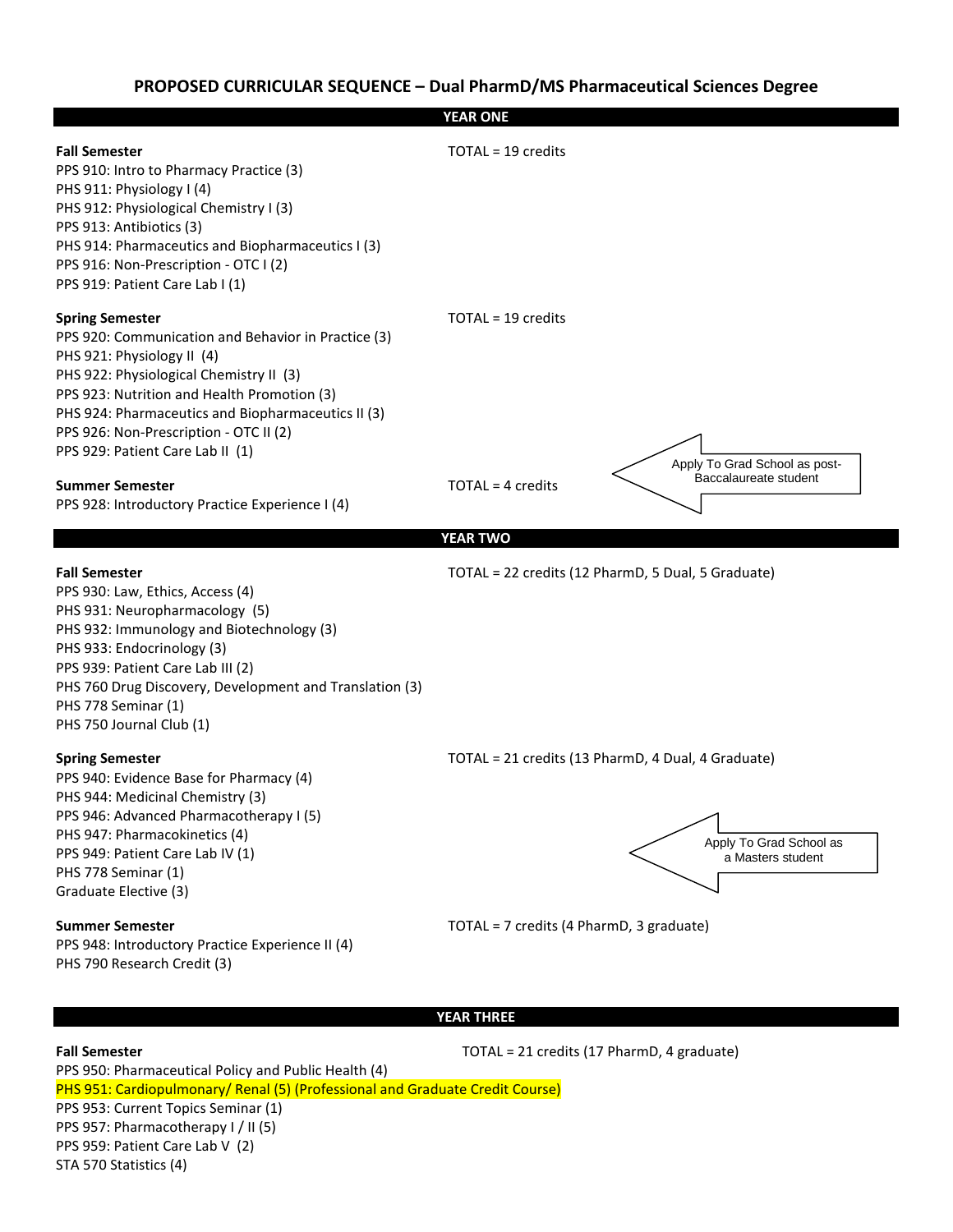# **Spring Semester Spring Semester TOTAL** = 21 credits (17 PharmD, 4 graduate) [PPS 960: Pharmacy Practice Management](http://www.mc.uky.edu/pharmacy/prospective/pharmd/year3.html#960) (5) [PPS 966: Pharmacotherapy III](http://www.mc.uky.edu/pharmacy/prospective/pharmd/year3.html#966) (5) (Professional and Graduate Credit Course) [PPS 967: Pharmacotherapy IV](http://www.mc.uky.edu/pharmacy/prospective/pharmd/year3.html#966) (5) [PPS 969: Patient Care Lab VI \(](http://www.mc.uky.edu/pharmacy/prospective/pharmd/year3.html#969)2) Graduate Elective (3) PHS 750 Journal Club (1)

#### **YEAR FOUR**

**Summer, Fall and Spring Semesters** TOTAL = 42 credits (30 Professional, 12 Graduate)

PPS 99x Advanced Pharmacy Practice Experience Rotations 7 rotations x 6 weeks each (5 Professional, 2 Research [PHS 790 Research Credit]) (6 credit hours each)